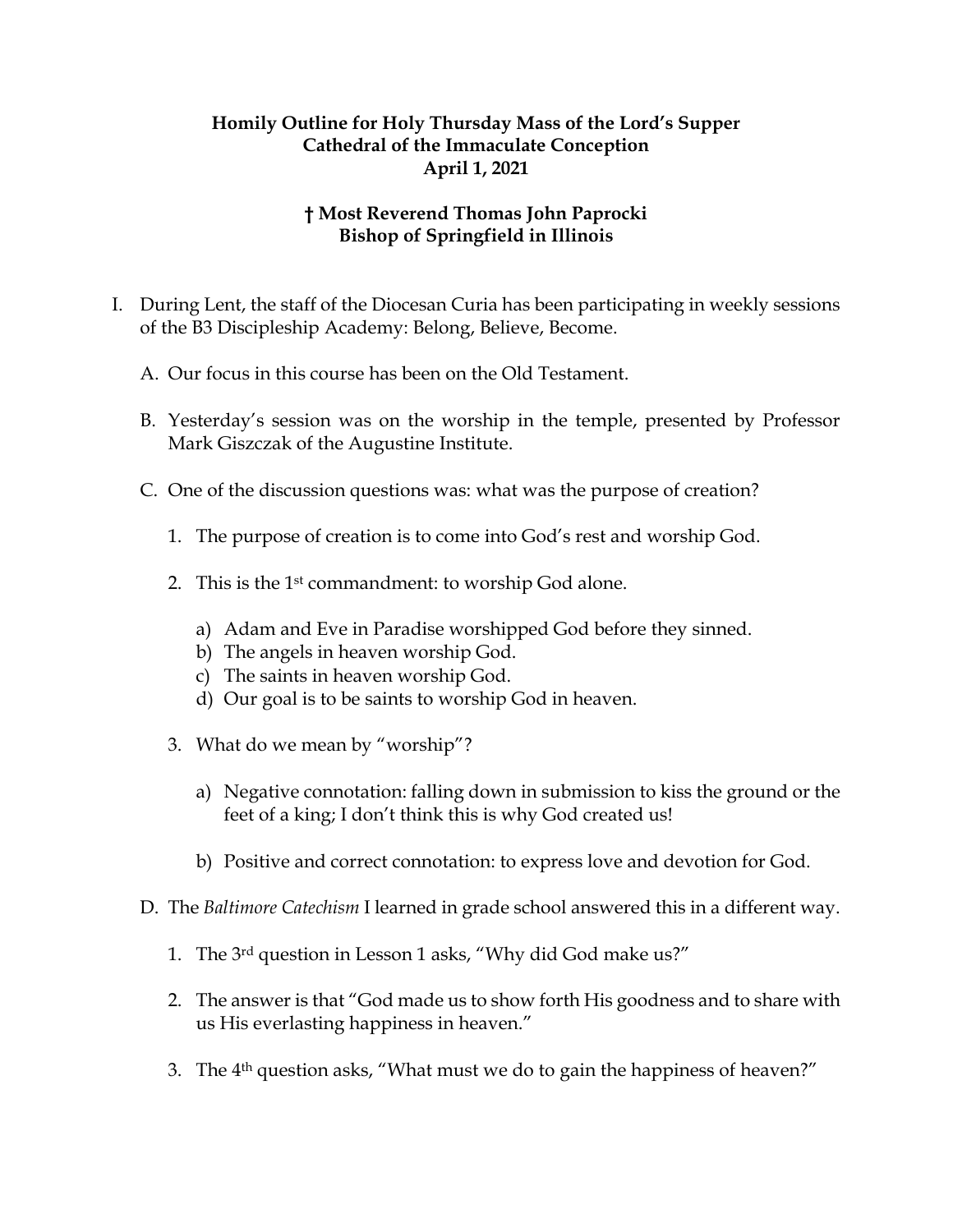- 4. The answer is, "To gain the happiness of heaven we must know, love, and serve God in this world."
- 5. The 5<sup>th</sup> question asks, "From whom do we learn to know, love and serve God?"
- 6. The answer is, "We learn to know, love, and serve God from Jesus Christ, the Son of God, who teaches us through the Catholic Church."
- II. This is what Jesus shows us in the Gospel today: how to know, love and serve God.
	- A. To know someone in the biblical sense is to be intimate with that person. At the last Supper, Jesus gave us the gift of the Eucharist to share his love with us in the most intimate way possible: by coming into our hearts in Holy Communion.
	- B. In response to God's love, Jesus asks us to imitate His love by serving others, which He demonstrates by washing the feet of His disciples.
	- C. Jesus commands us to do both: to celebrate the Eucharist and to serve others.
- III. In our Catholic tradition, we do not talk so much about going to church on Sunday to worship God; we go to church at attend Mass, to celebrate the Eucharist, and to receive Holy Communion.
	- A. Of course, all of this is worship in the true sense of expressing our love and devotion for God, but they emphasize more specific aspects of our worship.
	- B. The word Eucharist means to give thanks: we thank God for His love.
	- C. The word Mass means to be sent out: Jesus sends us out to love and serve others.
	- D. The word Communion emphasizes our oneness with God.
- IV. Quote from St. Thomas Aquinas on the Eucharist:

"Material food first changes into the one who eats it, and then, as a consequence, restores to him lost strength and increases his vitality. Spiritual food, on the other hand, changes the person who eats it into itself. Thus the effect proper to this Sacrament is the conversion of a man into Christ, so that he may no longer live, but Christ lives in him; consequently, it has the double effect of restoring the spiritual strength he had lost by his sins and defects, and of increasing the strength of his virtues." (St. Thomas, Commentary on Book IV of the Sentences, d.12, q.2, a.11)